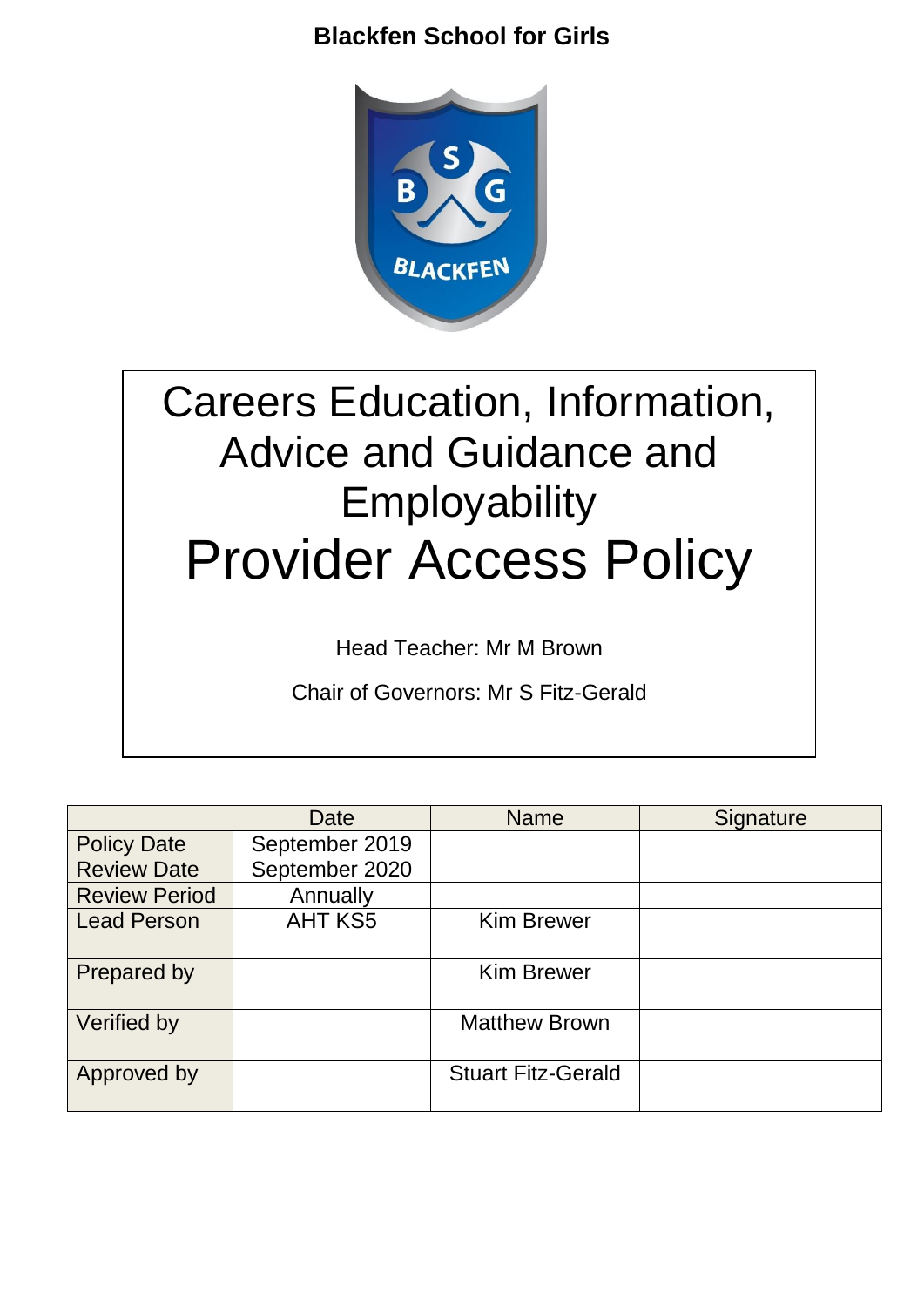This policy sets out the school's arrangements for managing the access of providers to students at the school for the purposes of giving them information about the provider's education or training offer. This complies with the school's legal obligation under Section 42B of the Education Act 1997

#### **Student Entitlement**

- All students in years 8-13 are entitled: to find out about technical education qualifications and apprenticeship opportunities, as part of a careers programme which provides information on the full range of education and training options available at each transition point.
- Hear from a range of local providers about the opportunities they offer, including technical education and apprenticeships
- Understand how to make applications for the full range of academic and technical courses

#### **Management of provider access requests**

A provider wishing to request access should contact: Mrs Kellie Smith, Careers and Work Experience Co-ordinator Email: ksm@blackfen.bexley.sch.uk

#### **Opportunities for access**

A number of events, integrated into the school careers programme, will offer providers an opportunity to come into school to speak to students and/or parents/carers. This includes the following (not an exhaustive list as we regularly host providers on an ad hoc basis).

Please contact the careers department to identify an appropriate opportunity to conduct a visit. Whilst every effort will be made to support providers accessing Blackfen School for Girls students, the school will reserve the right to withdraw this opportunity, especially if the school decides the student entitlement criteria above are not being met.

| Yr | <b>Autumn Term</b>                                                                                                                        | <b>Spring Term</b>                                                                                                                                                                                                                                                             | <b>Summer Term</b>                                                                                                                           |
|----|-------------------------------------------------------------------------------------------------------------------------------------------|--------------------------------------------------------------------------------------------------------------------------------------------------------------------------------------------------------------------------------------------------------------------------------|----------------------------------------------------------------------------------------------------------------------------------------------|
| 8  | Guest Speakers -<br>Opportunities for<br>students to encounter<br>employers and<br>further and higher<br>education providers              | <b>Careers Challenge</b><br>Day<br>Presentation by<br>$\bullet$<br><b>Prospects Careers</b><br>Advisor<br>New Kudos-<br>$\bullet$<br>careers software<br>programme<br><b>STEM</b> activity<br>$\bullet$<br>session: external<br>providers<br><b>Careers Forum</b><br>$\bullet$ | Discover Days -<br>a selection of<br>vocational based<br>workshops<br>delivered by<br>outside agencies<br><b>Parent Evening</b>              |
| 9  | Guest Speakers -<br>$\bullet$<br>Opportunities for<br>students to encounter<br>employers and<br>further and higher<br>education providers | Small group<br>$\bullet$<br>sessions with<br><b>Prospects Careers</b><br>Advisor<br>1-2-1 career<br>$\bullet$<br>sessions with<br><b>Prospects Careers</b><br>Advisor for SEND,<br>LAC, FSM & PP                                                                               | Discover Days -<br>a selection of<br>vocational based<br>workshops<br>delivered by<br>outside agencies<br>Introduction to<br>work experience |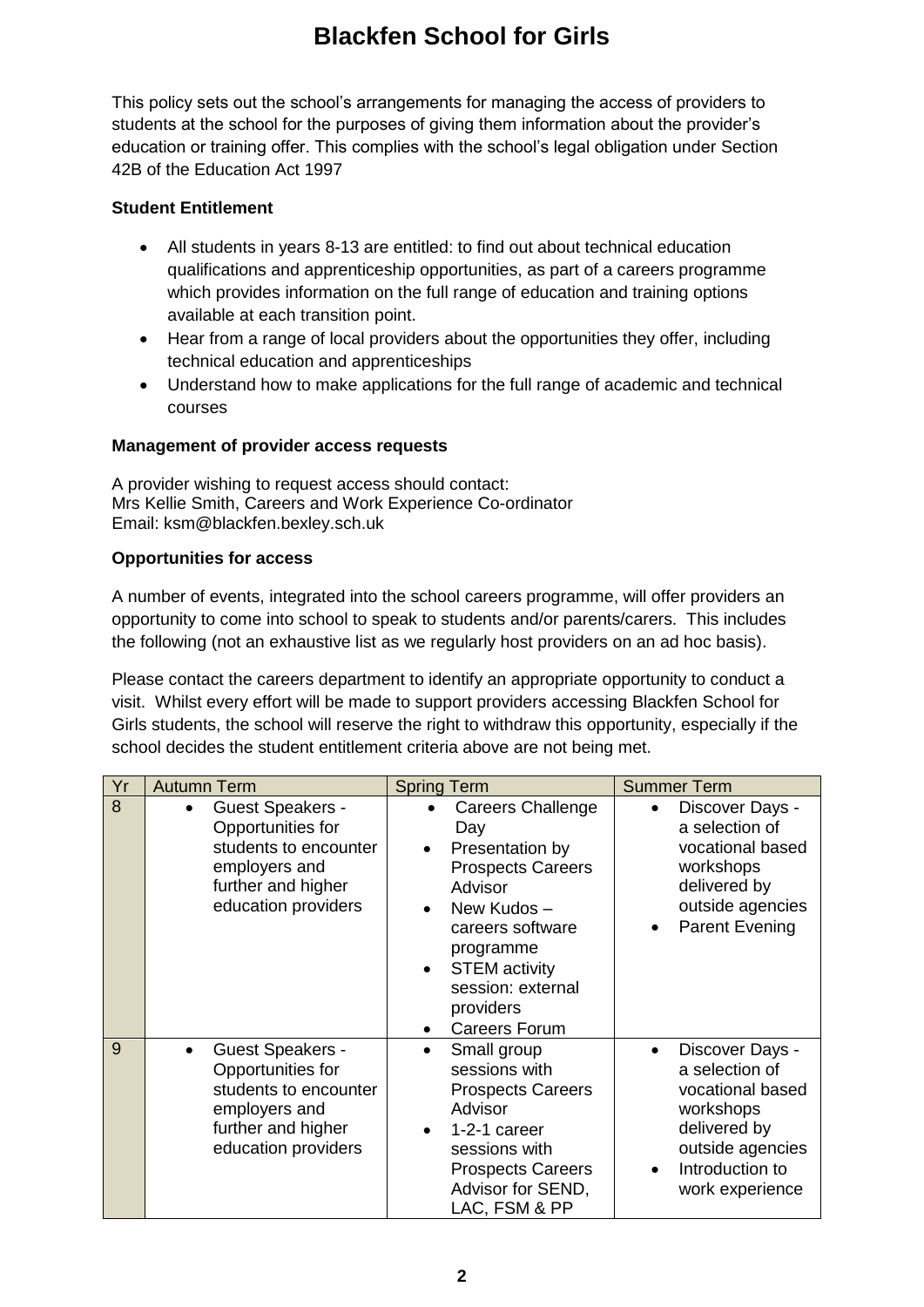|    |                                                                                                                                                                                                                                                                                                     | students.                                                                                                                                                                                                                                                                                                                                                                     |                                                                                                                                                                                                                                                                                                                                                                                                                                                      |
|----|-----------------------------------------------------------------------------------------------------------------------------------------------------------------------------------------------------------------------------------------------------------------------------------------------------|-------------------------------------------------------------------------------------------------------------------------------------------------------------------------------------------------------------------------------------------------------------------------------------------------------------------------------------------------------------------------------|------------------------------------------------------------------------------------------------------------------------------------------------------------------------------------------------------------------------------------------------------------------------------------------------------------------------------------------------------------------------------------------------------------------------------------------------------|
| 10 | <b>Careers Co-ordinator</b><br>$\bullet$                                                                                                                                                                                                                                                            | Year 9 Options<br>$\bullet$<br>Evening<br>Year 9 parent<br>$\bullet$<br>Evening<br>New Kudos -<br>careers software<br>programme<br><b>Careers Forum</b><br>$\bullet$<br><b>Parent Evening</b><br>$\bullet$                                                                                                                                                                    | Small group<br>$\bullet$                                                                                                                                                                                                                                                                                                                                                                                                                             |
|    | supports students in<br>finding work<br>experience<br>placements<br>Lunchtime career<br>$\bullet$<br>sessions<br><b>Parent Information</b><br>Evening                                                                                                                                               | Lunchtime careers<br>sessions<br><b>Careers Forum</b>                                                                                                                                                                                                                                                                                                                         | sessions with<br>Prospects<br>Careers Advisor -<br>post-16 choices<br>1-2-1 career<br>sessions with<br>Prospects<br><b>Careers Advisor</b><br>for SEND, LAC,<br>FSM & Pupil<br>Premium<br>students.<br><b>Work Experience</b><br>$\bullet$<br>Challenge Day<br>New Kudos -<br>careers software<br>programme<br>Rah Rah Theatre<br>Company -<br>WexFactor<br>Rah Rah Theatre<br>- Communication<br>Workshop<br>2 week work<br>experience<br>placement |
| 11 | <b>Work Experience</b><br>$\bullet$<br>Debriefing session<br>Post-16 Open<br>Evening<br>Group meetings with<br>$\bullet$<br>transition co-ordinator<br>1-2-1 career sessions<br>with Prospects<br>Careers Advisor to<br>explore post-16<br>choices and career<br>pathways offered to<br>all year 11 | Intensive job and<br>$\bullet$<br>apprenticeship<br>search activities.<br>Activities arranged<br>as part of National<br>Apprenticeship<br>Week.<br>Follow up meetings<br>$\bullet$<br>with transition co-<br>ordinator<br>Sixth Form taster<br>programme<br>Sixth Form subject<br>$\bullet$<br>selection meetings<br>with LT<br><b>Careers Forum</b><br><b>Parent Evening</b> | Apprenticeship<br>$\bullet$<br>talk by transition<br>co-ordinator<br>Prospects<br><b>Careers Adviser</b><br>to provide<br>tailored support<br>where needed                                                                                                                                                                                                                                                                                           |